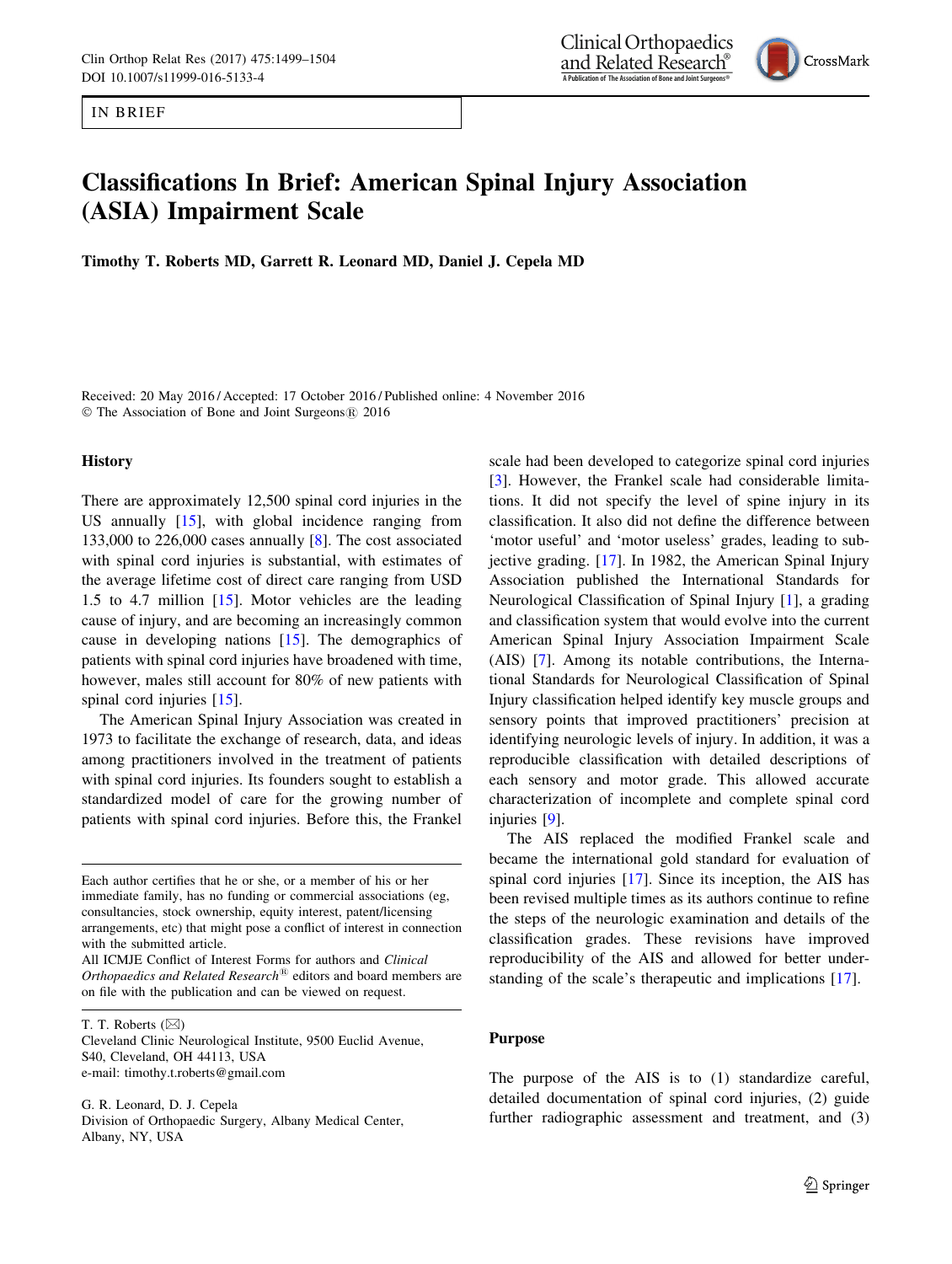determine whether injuries are complete or incomplete—an important and often subtle neurologic distinction that has tremendous prognostic implications [[17\]](#page-5-0).

In addition to standardizing practice and aiding research, the AIS has practical clinical utility. The AIS can help providers answer difficult questions such as ''will the patient ever walk again?'' [\[17](#page-5-0)]. The AIS also may help predict recovery of autonomic functions such as bowel, bladder, cardiovascular, respiratory, and reproductive functions, although this remains a topic for further study [[17\]](#page-5-0).

# Description of the AIS

The AIS is a standardized examination consisting of a myotomal-based motor examination, dermatomal based sensory examination, and an anorectal examination. Based on the findings of these examinations, an injury severity or grade and level are assigned (Fig. 1).

The sensory examination evaluates 28 specific dermatomes bilaterally for light touch (generally a piece of cotton) and pinprick (generally a clean safety pin) sensation. Each examination component is recorded for each dermatome and laterality. A grade of 0 denotes absent sensation, 1 denotes impaired or altered sensation, and 2 denotes normal sensation. A normal unilateral sensory examination consists of 28 dermatomes each with 2/2 points for light touch and 2/2 points for pinprick, yielding 112 total points. A total score of 224 bilaterally is a fully normal sensory examination. Inability to distinguish pinprick sensation from light touch is technically graded as 0 [\[11](#page-4-0)].

The motor examination consists of grading five specific muscle groups in the upper extremities and five specific



Fig. 1 The American Spinal Injury Association International Standards for Neurological Classification of Spinal Cord Injury form used to evaluate spinal cord injury is presented. (American Spinal Injury Association. International Standards for Neurological Classification of Spinal Cord Injury. Atlanta, GA, Revised 2011, Updated 2015. Published with permission of the American Spinal Injury Association, Richmond, VA, USA.)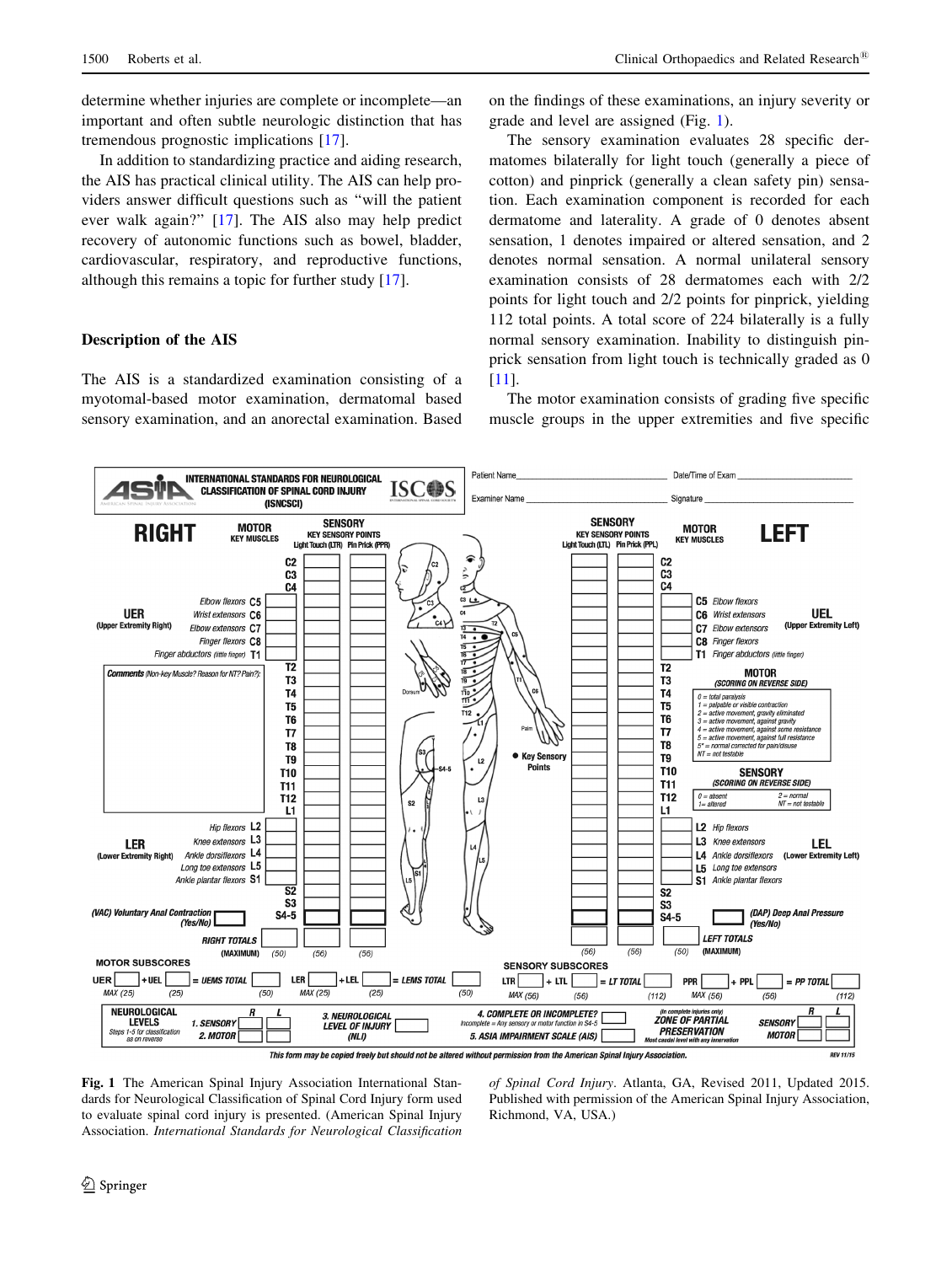| Table 1. Key myotomes and dermatomes for extremity neurologic testing |  |
|-----------------------------------------------------------------------|--|
|-----------------------------------------------------------------------|--|

| Upper extremity |                          |                                                                         | Lower extremity                                            |                |                          |                                |                                      |
|-----------------|--------------------------|-------------------------------------------------------------------------|------------------------------------------------------------|----------------|--------------------------|--------------------------------|--------------------------------------|
| Root            | Functional group Myoterm |                                                                         | Dermatome                                                  | Root           | Functional group Myoterm |                                | Dermatome                            |
| C <sub>5</sub>  | Elbow flexors            | Biceps, brachialis                                                      | Lateral shoulder                                           | L <sub>2</sub> | Hip flexors              | <b>Iliopsoas</b>               | Anterior mid-thigh                   |
| C <sub>6</sub>  | Wrist extensors          | Extensor carpi<br>radialis longus,<br>Extensor carpi<br>radialis brevis | Lateral forearm.<br>dorsum of<br>thumb and<br>index finger | L <sub>3</sub> | Knee extensors           | Quadriceps                     | Anterior knee                        |
| C <sub>7</sub>  | Elbow extensors          | Triceps                                                                 | Dorsum of<br>middle finger                                 | L4             | Ankle<br>dorsiflexors    | Tibialis<br>Anterior           | Medial leg and<br>medial malleolus   |
| C8              | Finger flexors           | Flexor digitorum<br>profundus (middle)<br>finger)                       | Dorsum of ring<br>and small<br>finger                      | L <sub>5</sub> | Long toe<br>extensors    | Extensor<br>halluces<br>longus | Lateral leg, medial<br>dorsum foot   |
| T1              | Finger abductors         | Abductor digiti<br>minimi (small<br>finger)                             | Medial forearm                                             | S <sub>1</sub> | Ankle plantar<br>flexors | Gastrocsoleus<br>complex       | Distal calf, lateral<br>plantar foot |

| Table 2. Muscle strength and sensory grading |  |  |  |  |  |
|----------------------------------------------|--|--|--|--|--|
|----------------------------------------------|--|--|--|--|--|

| Muscle function grading                                                                                                                                                                   | Sensory grading                                                              |
|-------------------------------------------------------------------------------------------------------------------------------------------------------------------------------------------|------------------------------------------------------------------------------|
| $0 =$ total paralysis                                                                                                                                                                     | $0 =$ Absent (or inability to tell sharp from dull)                          |
| $1$ = palpable or visible contraction                                                                                                                                                     | $1 =$ Altered, either decreased or impaired<br>sensation or hypersensitivity |
| $2$ = active movement, full ROM with gravity eliminated                                                                                                                                   | $2 = Normal$                                                                 |
| $3$ = active movement, full ROM against gravity                                                                                                                                           | $NT = Not testable$                                                          |
| $4 =$ active movement, full ROM against gravity and moderate resistance in a muscle specific<br>position                                                                                  |                                                                              |
| $5 =$ (normal) active movement, full ROM against gravity and full resistance in a functional<br>muscle position expected from an otherwise unimpaired person                              |                                                                              |
| $5^*$ = (normal) active movement, full ROM against gravity and sufficient resistance to be<br>considered normal if identified inhibiting factors (ie, pain, disuse) were not present      |                                                                              |
| $NT = not testable$ (ie, attributable to immobilization, severe pain such that the patient cannot be<br>graded, amputation of limb, or contracture greater than $50\%$ of the normal ROM) |                                                                              |

muscle groups in the lower extremities, representing major cervical and lumbar myotomes (Table 1). Motor strength is graded using a universal six-point scale (graded as 0–5) (Table 2). Motor strength is recorded for each muscle group bilaterally. The maximum bilateral motor score in a healthy individual is 100, 50 for scoring 5/5 in all right upper and lower extremity myotomes, and another 50 for the left.

The additional anorectal examination is essential for determining the completeness of the injury and evaluating for the presence of spinal shock. The external anal sphincter is examined digitally for voluntary motor contraction and the ability to sense deep anal pressure. Both are graded in a binary fashion, 0 for absent and 1 for present. The bulbocavernosus reflex is assessed via digital rectal examination, during which a palpable internal and external anal sphincter contraction occurs in response to squeezing the glans penis or clitoris. Tugging on an indwelling urinary catheter also may elicit the reflex.

The AIS also includes the level of neurologic injury in its classification. As stated, this is defined as the most caudal functioning root level with intact sensation and Grade 3 or greater motor function; however, the lowest normal sensory level may be substituted in regions without readily testable myotomes (such as in the thoracic spine).

The AIS further classifies injuries as a complete or incomplete spinal cord injury. A complete spinal cord injury is defined as the absence of all motor and sensory functions, including sacral roots, distal to the site of injury. These injuries are designated as being Grade A on the AIS. Incomplete injuries are defined as those with some degree of retained motor or sensory function below the site of injury. These are graded B through E on the AIS (Table [3](#page-3-0)). Patients with AIS Grade B injuries have some sensory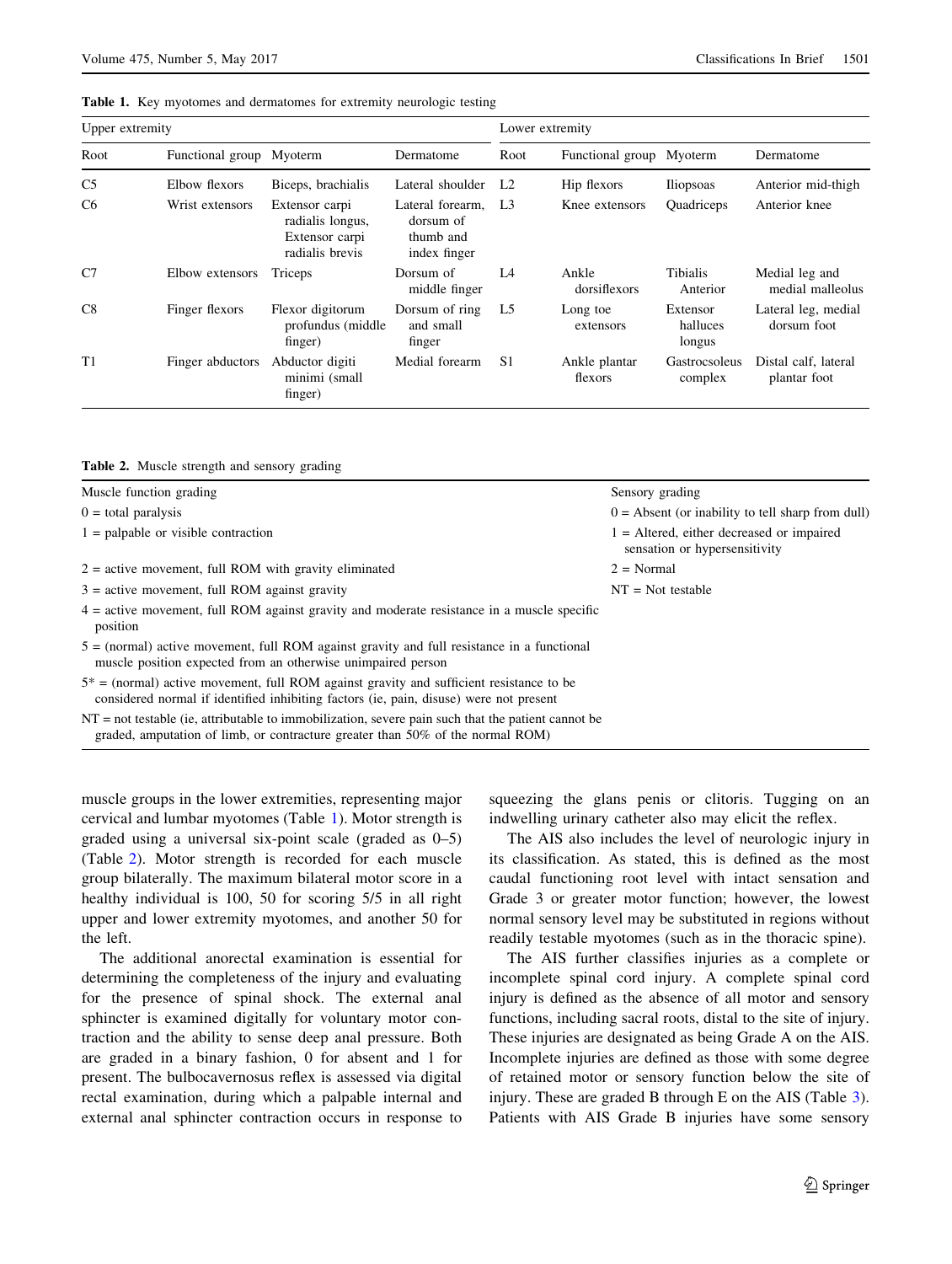| A Complete          | No motor or sensory function is preserved in the sacral segments S4–S5.                                                                                      |
|---------------------|--------------------------------------------------------------------------------------------------------------------------------------------------------------|
| <b>B</b> Incomplete | Sensory function preserved but not motor function is preserved below the neurological level and includes the sacral segments<br>$S4 - S5$ .                  |
| C Incomplete        | Motor function is preserved below the neurological level, and more than half of key muscles below the neurological level have a<br>muscle grade less than 3. |
| D Incomplete        | Motor function is preserved below the neurological level, and at least half of key muscles below the neurological level have a<br>muscle grade of 3 or more. |
| E Normal            | Motor and sensory function are normal.                                                                                                                       |

<span id="page-3-0"></span>Table 3. American Spinal Injury Association Impairment Scale

function but no motor function. AIS Grade C injuries have a motor grade less than 3 below the neurologic level of injury while AIS Grade D injuries have a motor grade of at least 3 below the neurologic level of injury. Patients with Grade E injuries have normal motor and sensory examinations, but still may have abnormal reflexes or other neurologic phenomena [[17\]](#page-5-0).

The determination of a complete or incomplete spinal cord injury requires resolution of spinal shock. Spinal shock is a physiologic response to trauma that is marked by initial depolarization of axonal tissue immediately after injury. During spinal shock, the patient exhibits a transient period of flaccid paralysis during which time he or she is areflexic. Notably, this includes absence of the bulbocavernosus reflex. After return of this reflex, the patient can be assessed accurately for complete versus incomplete injury. Finally, a complete and meaningful examination cannot be performed in patients with altered or limited consciousness (such as might occur with intoxication, head injury, intubation) or in the presence of an untreated major distracting injury.

#### Validation

Multiple studies investigating the intra- and interobserver reliability of the AIS show overall good reliability for motor and sensory (pin prick and light touch) testing [\[2](#page-4-0), [12–14,](#page-4-0) [16](#page-5-0), [22\]](#page-5-0). Correlation coefficients for intra- and interobserver motor and sensory assessment generally are quoted as 0.90 or greater, which reflects generally high agreement [\[4](#page-4-0), [14\]](#page-4-0). Incomplete injuries tend to exhibit weaker intra- and interobserver correlations than those with more "cut-and-dry" complete injuries [[22\]](#page-5-0).

The AIS has strong prognostic value that has been shown across various functional outcomes [\[18](#page-5-0), [19](#page-5-0), [21](#page-5-0)]. van Middendorp et al. [\[18](#page-5-0)] reported excellent predictive values of the AIS scores regarding predicting independent ambulation at 1 year. They found that patients with AIS Grade A injuries have a 91.7% (95% CI, 87.4%–94.8%) negative predictive probability for independent ambulatory ability, whereas those with AIS Grade D injuries have a 97.3% (95% CI, 92.2%–99.4%) positive predictive proba-bility of regaining independent ambulation at 1 year [\[18](#page-5-0)]. van Middendorp et al. [\[18](#page-5-0), [20](#page-5-0)] reported superiority of these prognostic factors over the clinical practice of distinguishing injuries as ''complete'' or ''incomplete;'' however, the prognostic accuracy of Grades B and C injuries are considerably less consistent. The presence of postinjury somatosensory evoked potentials in the tibial nerve, among others, have been strongly related to ambulatory outcomes. However, neurophysiologic testing does not offer additional prognostic accuracy over information gleaned from the AIS examination [[5\]](#page-4-0).

Diagnosis of an AIS Grade A injury after resolution of spinal shock has a remarkably strong—albeit unfortunate correlation with future inability to regain functional motor capacity [[6](#page-4-0), [21\]](#page-5-0). Kirshblum et al. [[6\]](#page-4-0) presented a longitudinal study of patients with spinal cord injury and found that only 2.1% patients with a complete injury improved to having an incomplete injury by 5 years.

When examining the AIS by its components, the lowest rates of intra- and interobserver reliability involve assessment of anorectal function and determination of sacral sparing [\[14](#page-4-0), [22](#page-5-0)]. van Middendorp et al. [[20\]](#page-5-0) reported that the anorectal examination and presence of sacral sparing correlated only with prognosis in the setting of chronic injury; in the acute phase, where such functions may be masked by unrecognized spinal shock, reliability is diminished [\[20](#page-5-0)].

## Limitations

The most fundamental limitation of the AIS may be obvious given its title: it is an impairment scale that does not report the objective anatomic nature of the causal injury. It also does not determine injury severity. For example, a complete AIS Grade A injury in the lower lumbar spine can lead to bowel or bladder dysfunction with foot-drop, but an otherwise ambulatory and independently functional lifestyle. By contrast, the ostensibly less severe AIS Grade C or D injury in the upper cervical spine can still render patients quadriplegic and largely dependent on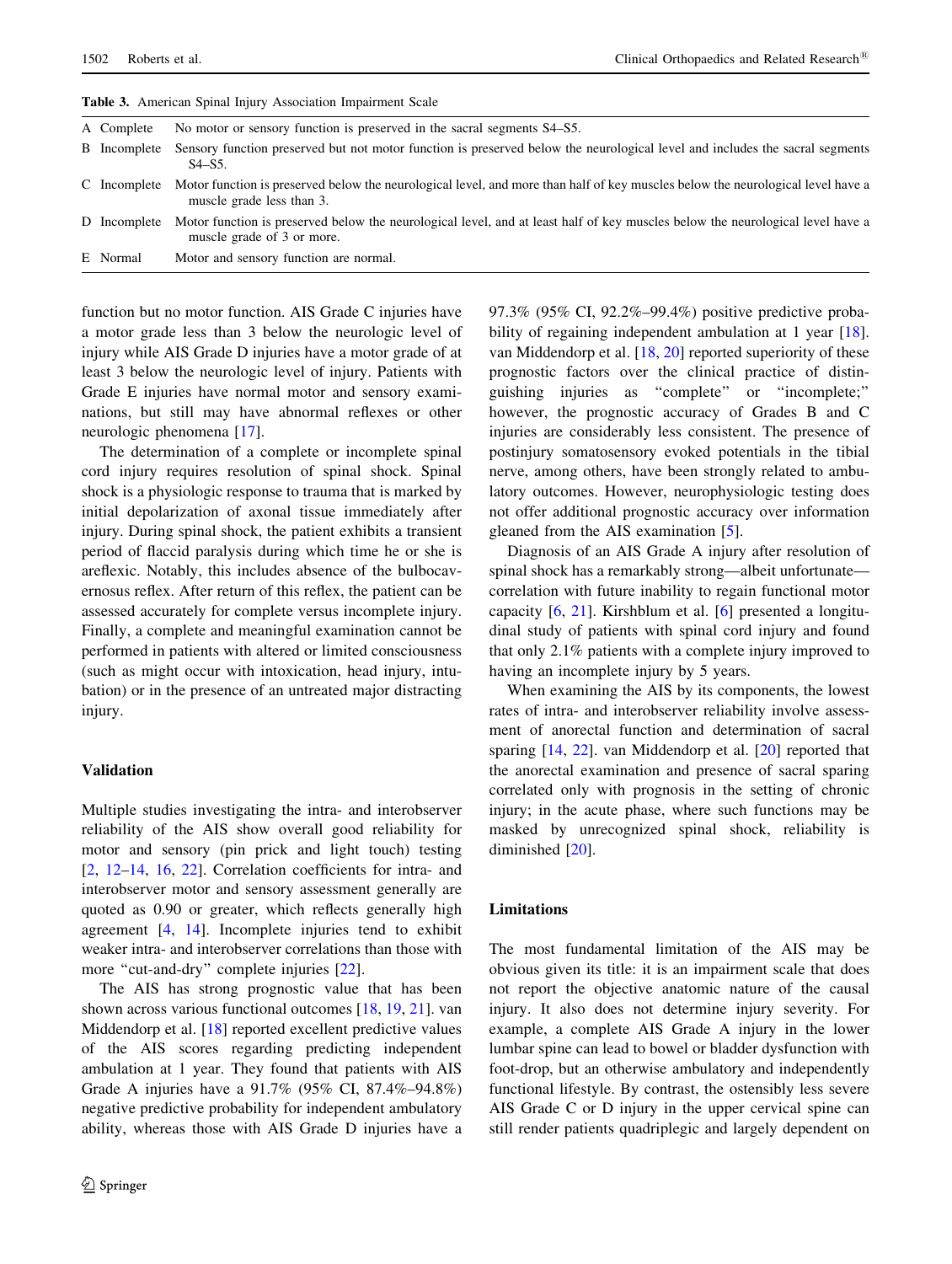<span id="page-4-0"></span>support. In its defense, use of the AIS grade without an associated level is not its intended application.

A second criticism of the AIS is that it does not account for pain, spasticity, or dysesthesia that might result from spinal cord injury, but only the ability to sense pinprick and light touch. In reality, patients with AIS Grade E injuries may score as having ''normal'' motor and sensory function but still show marked disability from such neurologic phenomena.

A third limitation of the AIS is that, with a few notable exceptions [12, [22](#page-5-0)], a study of its reliability is limited to adult patients [10]. It has been shown that children as young as 6 years are able to consistently comply with the examination, however, this was evaluated only in patients with chronic spinal cord injuries [13]. It is likely that in patients with an acute injury, the ability of the patient to comply with the examination would be limited by stress, pain, and the presence of medications.

Finally, we do not know the minimal clinically important difference of the AIS  $[10]$ . In other words, there is not an agreed-upon threshold above which a given medical or surgical intervention can be clearly said to be beneficial. While numerous authors agree that improvement in a single AIS letter grade is a substantial and desirable improvement [\[16](#page-5-0), [20](#page-5-0)], gaining a couple of points for one's numerical American Spinal Injury Association score may not result in tangible benefits. In addition, not all points are created equally: gaining a motor grade or two in a key muscular group may be the difference between ambulating and requiring a wheelchair; however, gaining the same number of points in one's thoracic sensory levels, for example, is less likely to make a tangible effect on quality of life.

# Conclusions and Uses

A spinal cord injury is a relatively common occurrence with devastating complications. When examining a patient with spinal cord injuries, a detailed and carefully performed neurologic assessment is paramount. Testing consists of motor strength and sensory function at various key myotomes and dermatomes. The purpose of the AIS is to (1) standardize careful, detailed documentation of an injury, (2) guide further radiographic assessment and treatment, and (3) determine whether injuries are complete or incomplete, an important and sometimes subtle neurologic distinction that has tremendous prognostic implications. Complete spinal cord injuries are defined by the absence of all motor and sensory functions below the site of injury, whereas incomplete spinal cord injuries will retain variable motor and/or sensory function. Diagnosing complete or incomplete spinal cord injuries requires resolution of spinal shock. The AIS classification has

tremendous prognostic value. This allows for better patient counseling regarding expectations of recovery. It also precisely defines the level and degree of a patient's deficit, allowing treatments and therapy to be tailored to a patient's individual needs.

## References

- 1. American Spinal Injury Association. Standards for Neurological Classification of Spinal Injury Patients. Chicago, IL: American Spinal Injury Association; 1982.
- 2. Chafetz R, Gaughan J, Vogel L, Betz R, Mulcahey MJ. The International Standards for Neurological Classification of Spinal Cord Injury: intra-rater agreement of total motor and sensory scores in the pediatric population. J Spinal Cord Med. 2009;32:157–161.
- 3. Frankel HL, Hancock DO, Hyslop G, Melzak J, Michaelis LS, Ungar GH, Vernon JD, Walsh JJ. The value of postural reduction in the initial management of closed injuries of the spine with paraplegia and tetraplegia. I. Paraplegia. 1969;7:179–192.
- 4. Furlan JC, Noonan V, Singh A, Fehlings MG. Assessment of impairment in patients with acute traumatic spinal cord injury: a systematic review of the literature. J Neurotrauma. 2011;28;1445–1477.
- 5. Jacobs SR, Yeaney NK, Herbison GJ, Ditunno JF Jr. Future ambulation prognosis as predicted by somatosensory evoked potentials in motor complete and incomplete quadriplegia. Arch Phys Med Rehabil. 1995;76;635–641.
- 6. Kirshblum S, Millis S, McKinley W, Tulsky D. Late neurologic recovery after traumatic spinal cord injury. Arch Phys Med Rehabil. 2004;85:1811–1817.
- 7. Kirshblum S, Waring W 3rd. Updates for the International Standards for Neurological Classification of Spinal Cord Injury. Phys Med Rehabil Clin N Am. 2014;25:505–517, vii.
- 8. Lee BB, Cripps RA, Fitzharris M, Wing PC. The global map for traumatic spinal cord injury epidemiology: update 2011, global incidence rate. Spinal Cord. 2014;52:110–116.
- 9. Marino RJ. Introduction. Reference Manual for the International Standards for Neurological Classification of Spinal Cord Injury. Chicago, IL: American Spinal Injury Association; 2003:1–6.
- 10. Marino RJ, Jones L, Kirshblum S, Tal J, Dasgupta A. Reliability and repeatability of the motor and sensory examination of the international standards for neurological classification of spinal cord injury. J Spinal Cord Med. 2008;31:166–170.
- 11. Maynard FM Jr, Bracken MB, Creasey G, Ditunno JF Jr, Donovan WH, Ducker TB, Garber SL, Marino RJ, Stover SL, Tator CH, Waters RL, Wilberger JE, Young W. International Standards for Neurological and Functional Classification of Spinal Cord Injury: American Spinal Injury Association. Spinal Cord. 1997;35:266–274.
- 12. Mulcahey MJ, Gaughan J, Betz RR, Johansen KJ. The International Standards for Neurological Classification of Spinal Cord Injury: reliability of data when applied to children and youths. Spinal Cord. 2007;45:452–459.
- 13. Mulcahey MJ, Gaughan J, Betz R, Vogel L. Rater agreement on the ISCSCI motor and sensory scores obtained before and after formal training in testing technique. J Spinal Cord Med. 2007;30(suppl 1):S146–149.
- 14. Mulcahey MJ, Gaughan JP, Chafetz RS, Vogel LC, Samdani AF, Betz RR. Interrater reliability of the International Standards for Neurological Classification of Spinal Cord Injury in youths with chronic spinal cord injury. Arch Phys Med Rehabil. 2011;92:1264–1269.